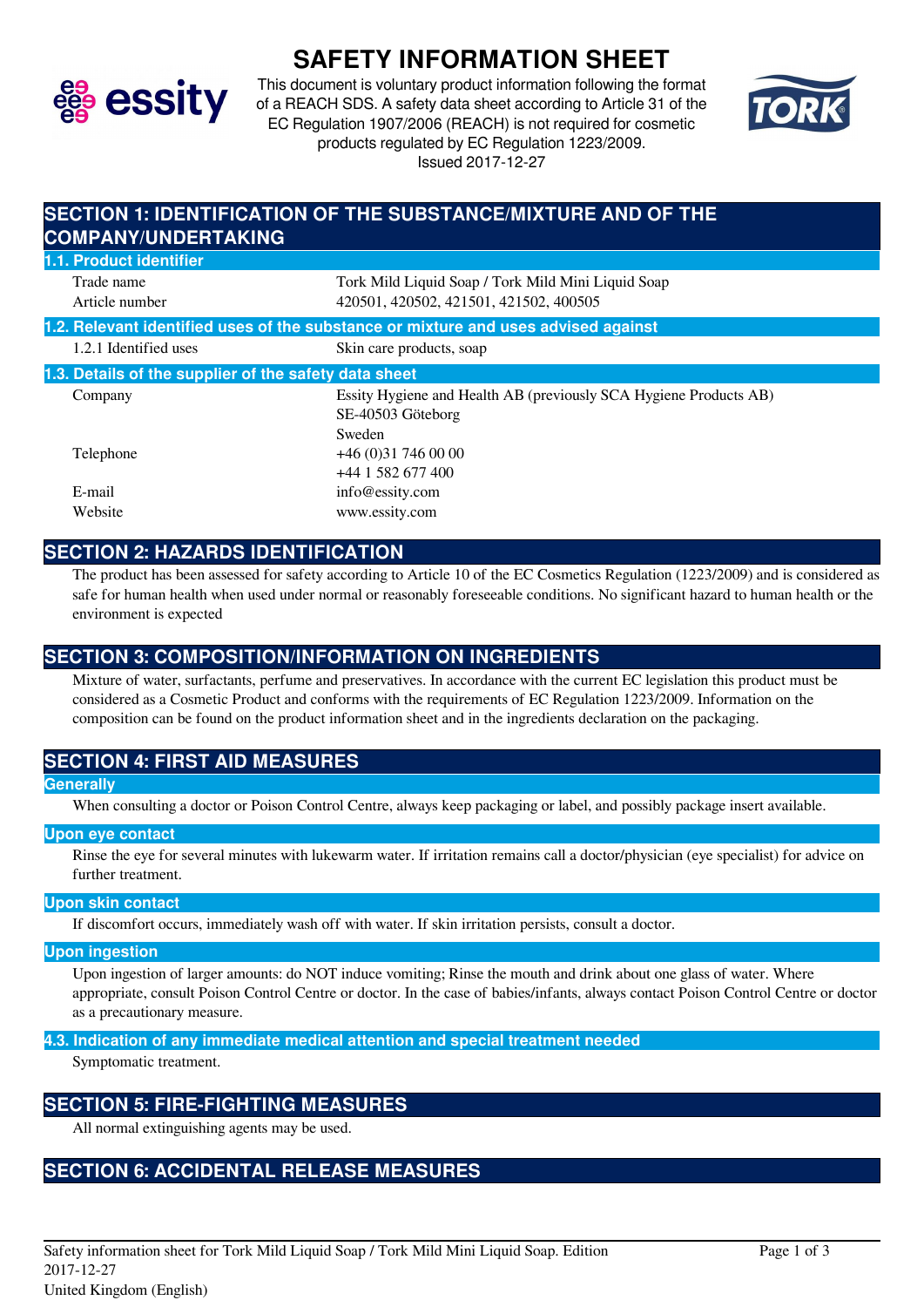### **6.1. Personal precautions, protective equipment and emergency procedures**

Protective gloves, apron and rubber boots are recommended when handling large spills.

### **6.2. Environmental precautions**

Prevent discharge of larger quantity to drain. Packaging should be recycled after residual emptying; minor product residues may be rinsed out. Filled, unused packages must be disposed of separately in accordance with the waste management directives of the municipality.

### **6.3. Methods and material for containment and cleaning up**

Minor spillage should be wiped away or flushed away with water. Large quantities should be collected for incineration in accordance with the local regulations.

# **SECTION 7: HANDLING AND STORAGE**

### **7.1. Precautions for safe handling**

Observe any instructions for use and/or warnings on the packaging. Avoid contact with eyes. If the product is frequently handled professionally and in the event of high skin exposure preventive skin protection or the use of skincare products is recommended.

#### **7.2. Conditions for safe storage, including any incompatibilities**

Store in a cool and dry place (above freezing temperature and not greater than 30°C). Storage period after opening: 12 months.

### **7.3. Specific end uses**

See identified uses in Section 1.2.

### **SECTION 8: EXPOSURE CONTROLS/PERSONAL PROTECTION**

No specific protective measures needed.

### **SECTION 9: PHYSICAL AND CHEMICAL PROPERTIES**

| 9.1. Information on basic physical and chemical properties |                                              |                                     |  |
|------------------------------------------------------------|----------------------------------------------|-------------------------------------|--|
| a)                                                         | Appearance                                   | Form: liquid. Colour: light yellow. |  |
| b)                                                         | Odour                                        | like perfume                        |  |
| C)                                                         | Odour threshold                              | Not indicated                       |  |
|                                                            | d) pH                                        | $\approx$ 5                         |  |
| e)                                                         | Melting point/freezing point                 | Not indicated                       |  |
| f)                                                         | Initial boiling point and boiling range      | Not indicated                       |  |
| $\mathbf{g}$                                               | Flash point                                  | Not indicated                       |  |
| h)                                                         | Evaporation rate                             | Not indicated                       |  |
| $\mathbf{i}$                                               | Flammability (solid, gas)                    | Not applicable                      |  |
| $\mathbf{j}$                                               | Upper/lower flammability or explosive limits | Not indicated                       |  |
| $\bf k$                                                    | Vapour pressure                              | Not indicated                       |  |
| $\bf{D}$                                                   | Vapour density                               | Not indicated                       |  |
|                                                            | m) Relative density                          | $1.02$ kg/L                         |  |
| n)                                                         | Solubility                                   | Solubility in water: Soluble        |  |
| $\Omega$ )                                                 | Partition coefficient: n-octanol/water       | Not applicable                      |  |
| p)                                                         | Auto-ignition temperature                    | Not indicated                       |  |
| q)                                                         | Decomposition temperature                    | Not indicated                       |  |
| r)                                                         | Viscosity                                    | $3000 - 4500$ cPs                   |  |
| s)                                                         | <b>Explosive properties</b>                  | Not applicable                      |  |
| t)                                                         | Oxidising properties                         | Not applicable                      |  |

### **9.2. Other information**

No data available

# **SECTION 10: STABILITY AND REACTIVITY**

The product is stable.

### **SECTION 11: TOXICOLOGICAL INFORMATION**

Not known or expected to be harmful to health in normal use.